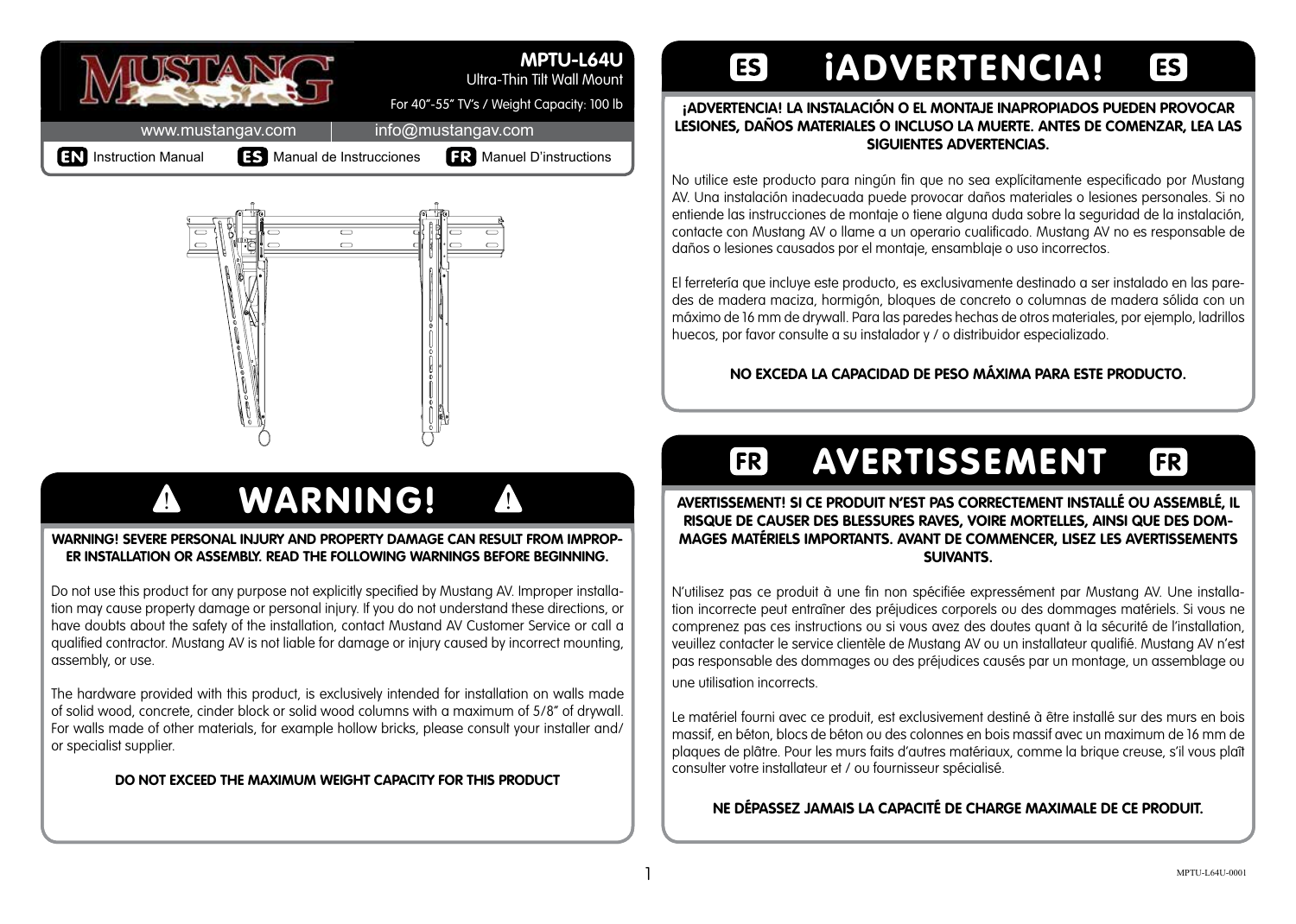

#### $\boxed{EN}$ **PACKAGE CONTENTS ES** Contenido del paquete **FR** Contenu de l'emballage **A MANA A MANA A MANA A MANA A MANA A MANA A MANA A MANA A MANA A MANA A MANA A MANA A MANA A MANA A MANA A MAN MANAHANANANANANAN** M4 x 20mm M4 x 30mm M5 x 12mm M5 x 20mm M5 x 30mm M6 x 12mm M6 x 20mm M4 x 12mm F (4)  $K(4)$ H (4) I (4)  $| (4)$ L (4) M (4) G (4) ╋╄╋<u>╋╊╊╊</u> M8 x 16mm  $M8 \times 25$ mm M8 x 40mm M6 x 30mm N (4)  $N(4)$  $0(4)$ P (4) B (6) #14 x 2.5" A (6) M4 / M5 Spacer M6 / M8 Spacer M8 Washer M6 Washer  $R(4)$ S (4) T (8)  $U(8)$

#### $C(1)$  $\overline{\circ}$   $\overline{\circ}$   $\overline{\circ}$  $\overline{\bullet}$  $\overline{\phantom{0}}$  $\overline{\phantom{a}}$  $\circ$   $\circ$   $\circ$  $\Rightarrow$  $\Rightarrow$   $\Rightarrow$

 $2$  MPTU-L64U-0001

 $D(2)$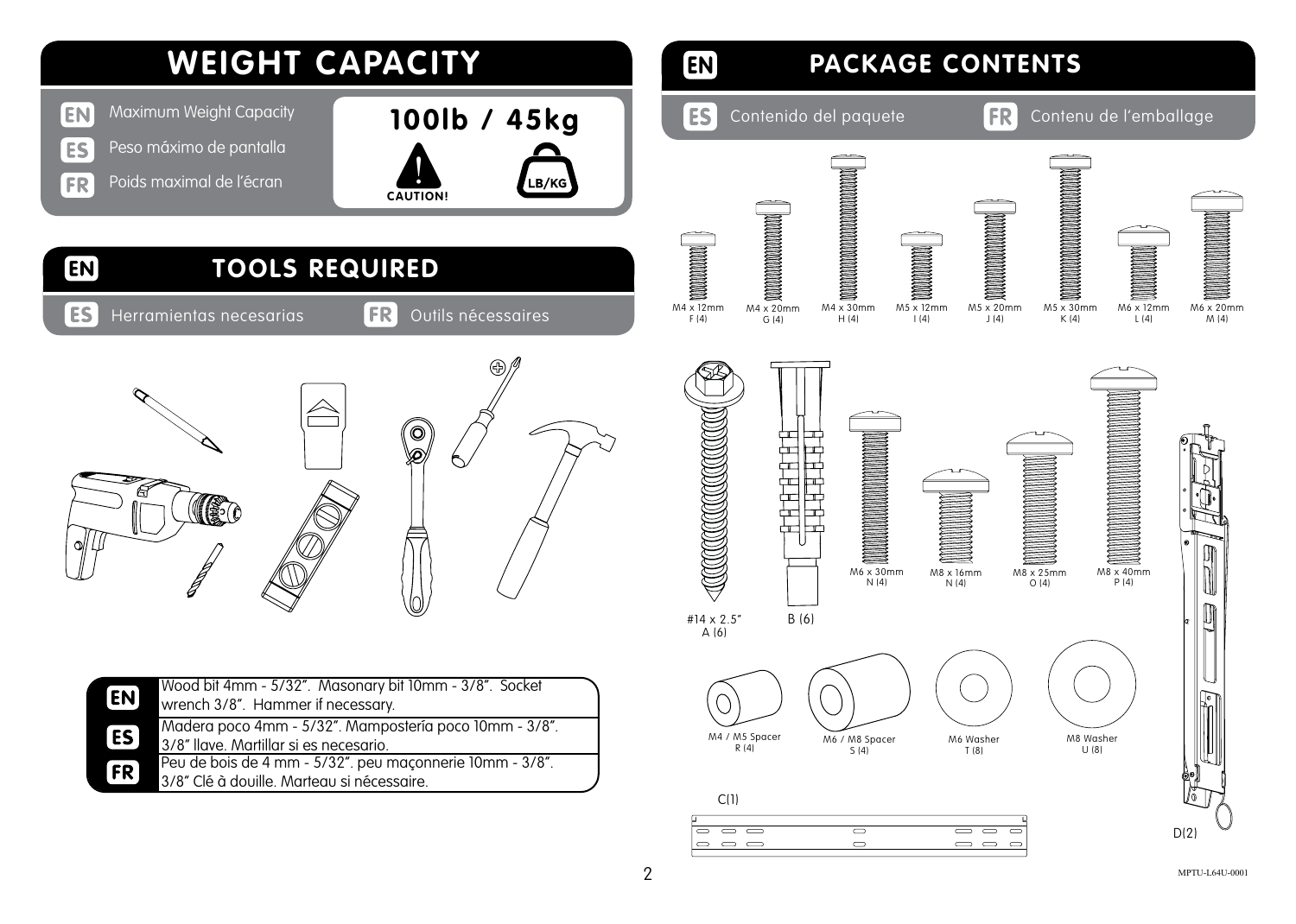### **INSTALL INSTRUCTIONS**

ES:

Instrucciones de instalación Instructions d'installation

#### **1a-1 WOOD STUD INSTALLATION**

- **EN** Using stud finder locate centers of studs.
- **ES** Uso de localizador de montantes de localizar los centros de montantes estructurales.
- **FR** Utilisez localisateur de montants pour localiser les centres de piliers structurels.



| $1a-2$ | <b>WOOD STUD INSTALLATION</b> |  |
|--------|-------------------------------|--|
|        |                               |  |

- Using level draw a vertical line at stud center.  $F<sub>N</sub>$
- Uso de nivel trace una línea vertical en el centro de postes de madera. **ES**
- Utiliser le niveau tracez une ligne verticale au centre du montant. **FR**

# **A WARNING! 4**

**Install only to wood studs or wood joists that are a minimum of 2"x4", the wall or ceiling where the mount is being attached may have a maximum drywall thickness of 5/8".**

**Instale solamente a los postes de madera o vigas de madera que son un mínimo de 2"x4", la pared o el techo donde se une el monte pueden tener un espesor máximo de paneles de yeso de 5/8".**

**Installez uniquement les montants ou des poutres qui sont un minimum de 2"x4", mur ou au plafond où il rencontre la montagne peuvent avoir une épaisseur de plaques de plâtre maximum de 5/8".**

| 1a-3<br><b>WOOD STUD INSTALLATION</b> |
|---------------------------------------|
|---------------------------------------|

- Use wall plate (C) to mark hole location on center line. **EN**
- Use la placa de pared (C) para marcar la ubicación del agujero en la línea central. ES<sup></sup>
- Utilisez la plaque murale (C) pour marquer l'emplacement trou dans l'axe.  $FR$

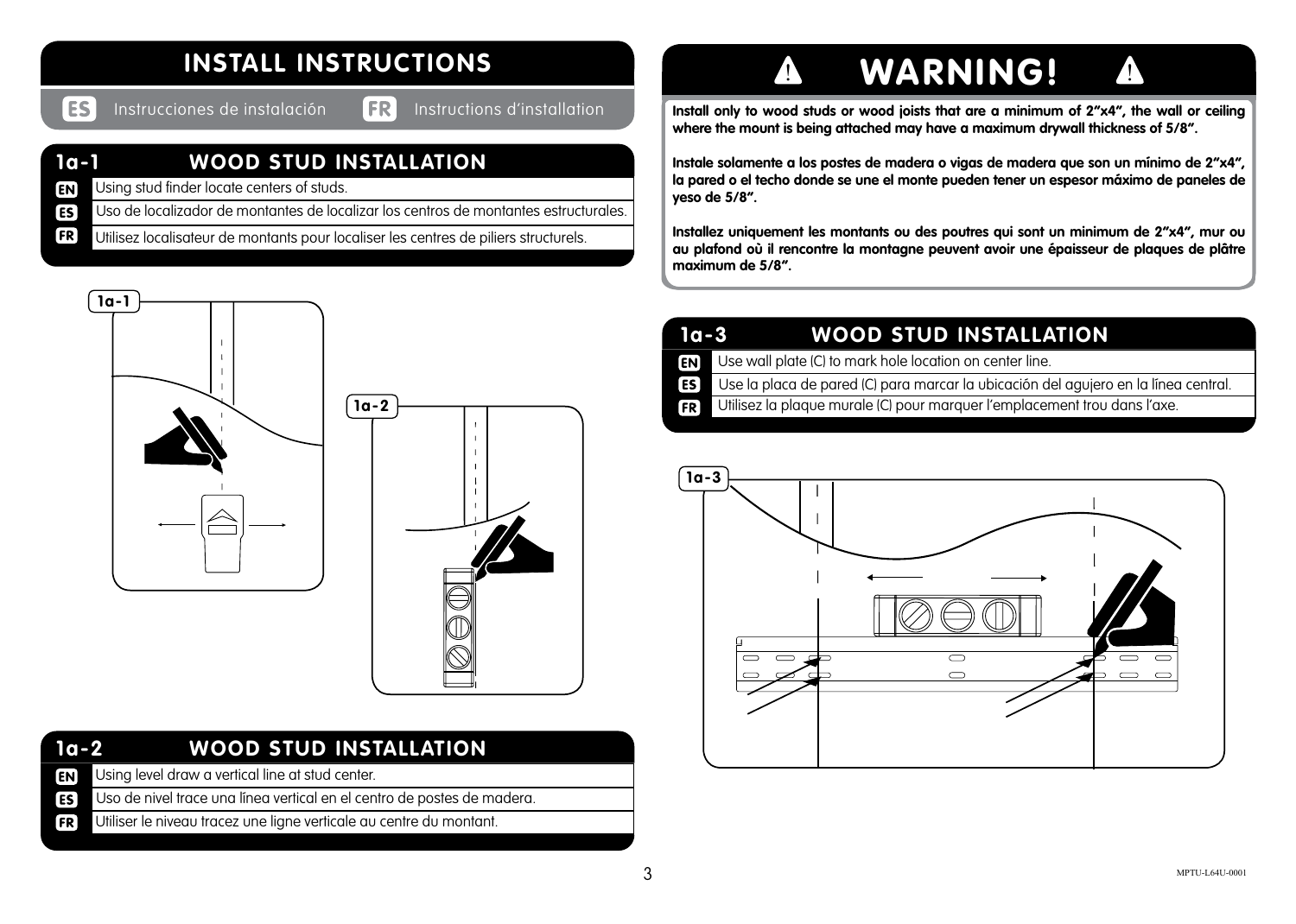#### **1a-4 WOOD STUD INSTALLATION**

- Use a 4mm 5/32" wood bit to make a 65mm 2.5" hole on marks. **EN**
- **ES** Utilice un 4mm - 5/32" para perforar la madera poco 65mm - 2.5" agujeros.
- Utilisez un 4mm 5/32 bits de perçage pour percer des trous 65mm 2.5". **FR**

### **1a-4**drill diameter drill depth 65mm / 2.5" 4mm 5/32"  $\Gamma$

# $\blacktriangle$  WARNING!  $\blacktriangle$

**Mounts are designed to be installed to a concrete wall with a minimum thickness of 8" and minimum density of 2000psi and 8"x8"x16" cinder block which meets ASTM C-90 specifications. Do not drill into mortar joints. Do not install to a concrete wall or cinder block that has any type drywall or other finishing.**

**Se monta están diseñados para ser instalados en un muro de hormigón con un espesor mínimo de 8 "y la densidad mínima de 2000 psi y 8" x8 "x16" de bloques de cemento que cumple con ASTM C-90 especificaciones. No taladre en juntas de mortero. No lo instale en un bloque de pared o de cemento de hormigón que tiene cualquier tipo de paneles de yeso u otro acabado.**

**Montures sont conçus pour être installés sur un mur en béton d'une épaisseur minimale de 8 "et la densité supérieure à 2000 psi et 8" x8 "x16" en blocs de béton qui rencontre la norme ASTM C-90 du cahier des charges. Ne percez pas dans les joints de mortier. Ne pas installer sur un mur ou cendre bloc de béton qui a une cloison sèche de type ou d'un autre finition.**

#### **1b-1 CINDER BLOCK & CONCRETE INSTALLATION**

- **EN** Level wall plate, then mark 6 hole locations.
- **ES** Nivele la placa de pared, a continuación, marque la ubicación de 6 agujeros.
- Niveau de la plaque murale, puis marquer l'emplacement des 6 trous.  $F$

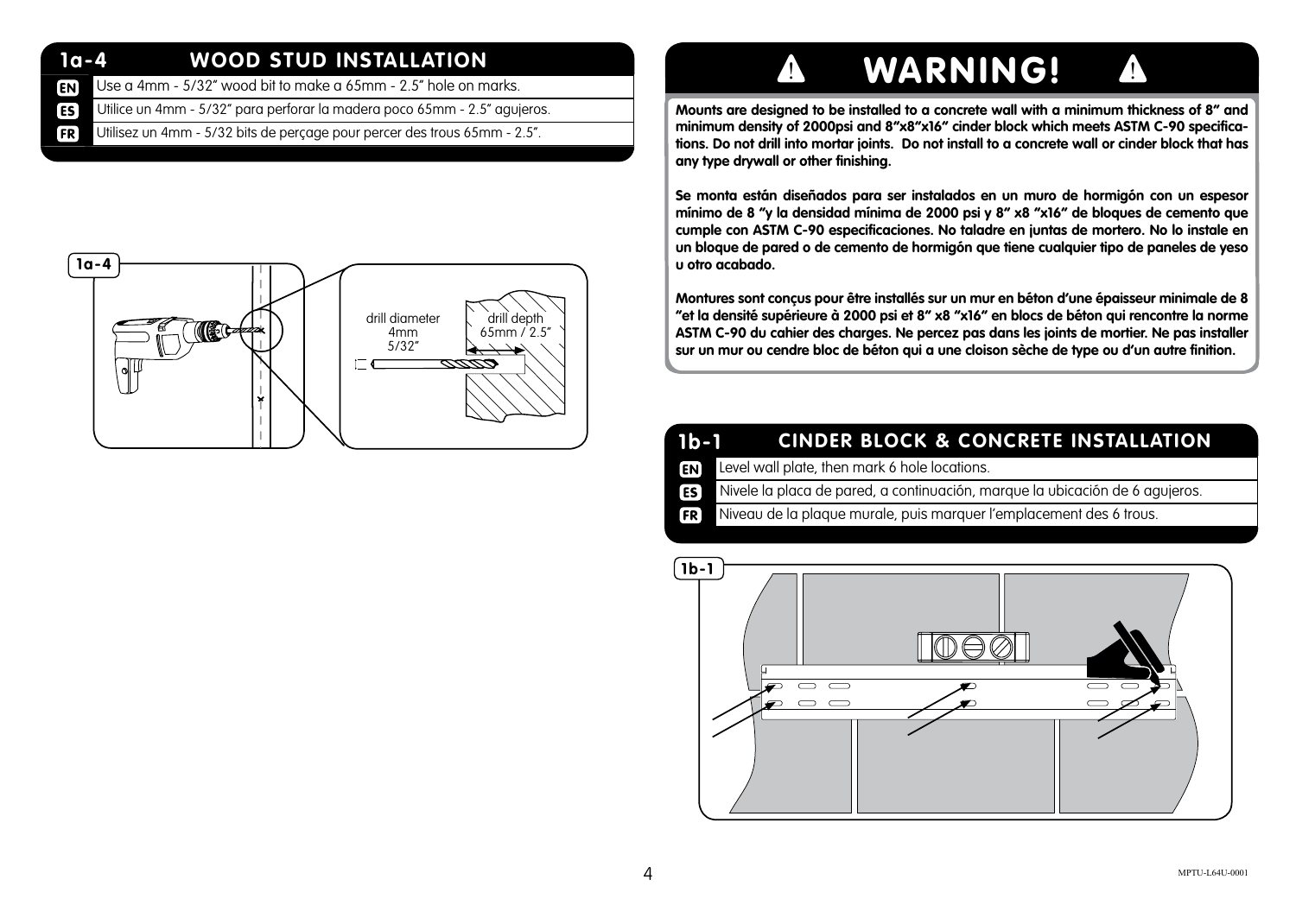#### **1b-2 CINDER BLOCK & CONCRETE INSTALLATION**

- Use 10 mm-3/8" drill bit to drill 65mm 2.5" holes on marks. **EN**
- **ES** Utilice un 10 mm-3/8" para perforar la madera poco 65mm - 2.5" agujeros.
- Utilisez un 10 mm-3/8" bits de forage pour percer 65mm 2.5" po. **FR**

### **1b-3 CINDER BLOCK & CONCRETE INSTALLATION**

- **EN** Insert (B) into both holes. Use a hammer to tap in if necessary.
- ES<sup>]</sup> Insertar (B) en ambos orificios. Utilice un martillo para golpear en caso de necesidad.
- Insérer (B) dans les deux trous. Utilisez un marteau pour enfoncer dans le cas échéant.  $FR$





| 40 T           | INSTALL WALL PLATE,                                                                 |
|----------------|-------------------------------------------------------------------------------------|
| <b>EN</b>      | Fasten wall plate to wall using screw (A). Hand tools only.                         |
| ES <sup></sup> | Fije la placa de pared a pared con el tornillo (A). Herramientas de mano solamente. |

Fixer la plaque murale au mur avec la vis (A). Outils à main seulement. **FR** 

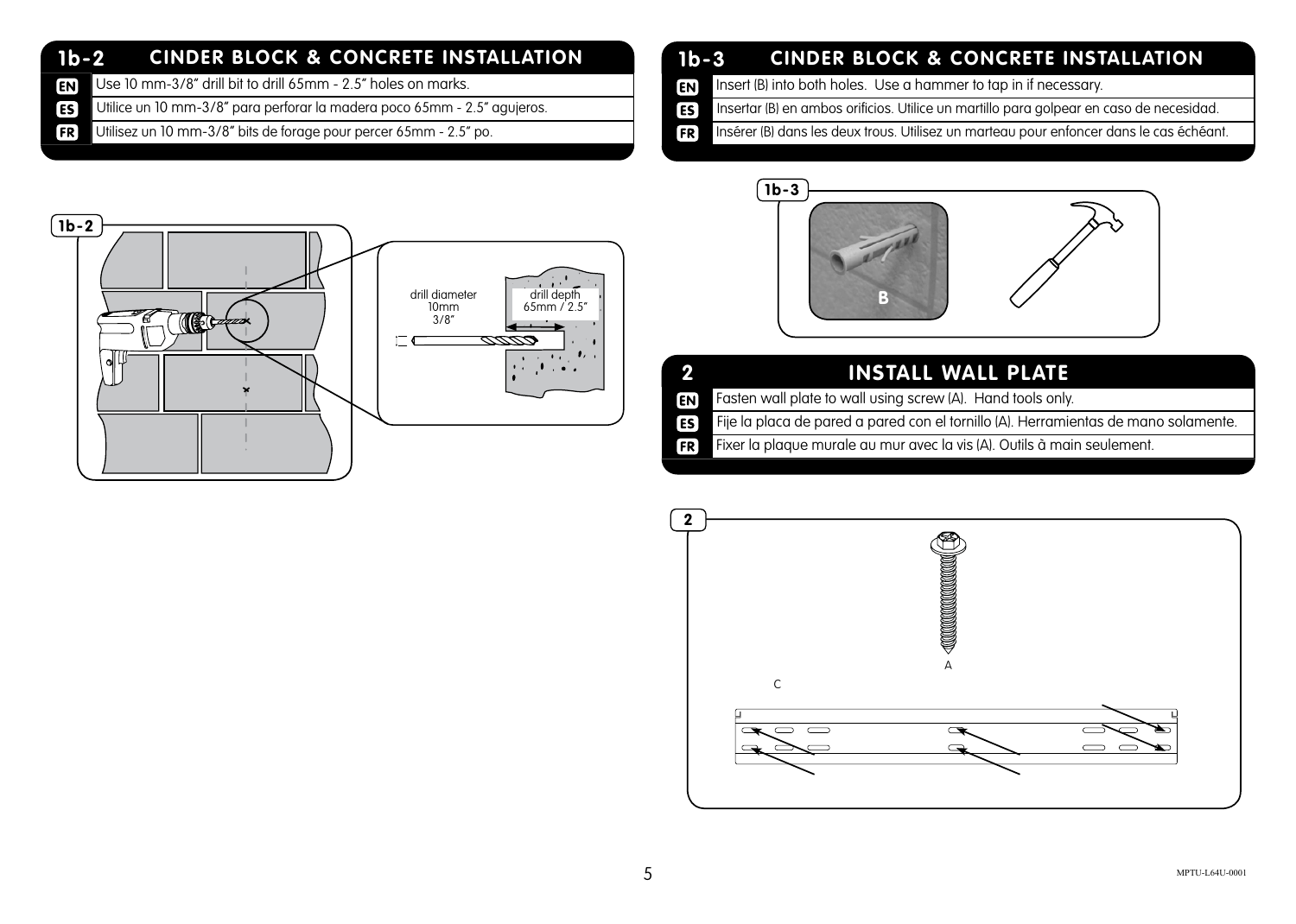#### **3-1a ATTACH MOUNT BRACKET**

**3-1a**

Align mount bracket (D) to holes on back of TV. Fasten using supplied hardware with  $F<sub>N</sub>$ a screwdriver. Hand tools only.

Alinee el soporte de montaje (D) a los agujeros en la parte posterior de la televisión. Sujete con ES<sup></sup> partes que vienen con un destornillador. Herramientas de mano solamente.

Aligner le support de montage (D) dans les trous à l'arrière du téléviseur. Fixer à l'aide de ma-**FR** tériel fourni avec un tournevis. Outils à main seulement..

#### **3-1c ATTACH MOUNT BRACKET**

- Use spacer (R) between TV and mount if needed. **EN**
- **ES** Utilice espaciadore (R) entre la televisión y montar si es necesario.
- Utiliser des cale (R) entre la télévision et de montage si nécessaire. **FR**



| $($ 3-1c $)$ |                                                                                  |
|--------------|----------------------------------------------------------------------------------|
|              | ୍ଚ<br>Spacer $\mathsf{R}$<br>۰<br>õ<br>Ľ)<br>Ű<br>٥<br>ö<br>0<br>$\frac{1}{c}$ . |





| $3 - 1b$        | ADJUST COIL CORD                                                                    |
|-----------------|-------------------------------------------------------------------------------------|
| EN <sub>I</sub> | Adjust the cord length according to the screen height if needed.                    |
| ES <sup>1</sup> | Ajuste la longitud del cable de acuerdo a la altura de la pantalla si es necesario. |
| FR              | Ajuster la longueur du cordon en fonction de la hauteur de l'écran si nécessaire.   |
|                 |                                                                                     |

| $3-1d$         | <b>ATTACH MOUNT BRACKETS</b>                                                                                 |
|----------------|--------------------------------------------------------------------------------------------------------------|
| EN <sup></sup> | If screws bottom out use washers (not included) to eliminate slack.                                          |
| ES <sup></sup> | Si los tornillos tocó fondo a continuación, utilizar arandelas (no incluidos) para elimi-<br>nar la holgura. |
| FR             | Si les vis touché le fond, puis utiliser des rondelles (non inclus) afin d'éliminer mou.                     |
|                |                                                                                                              |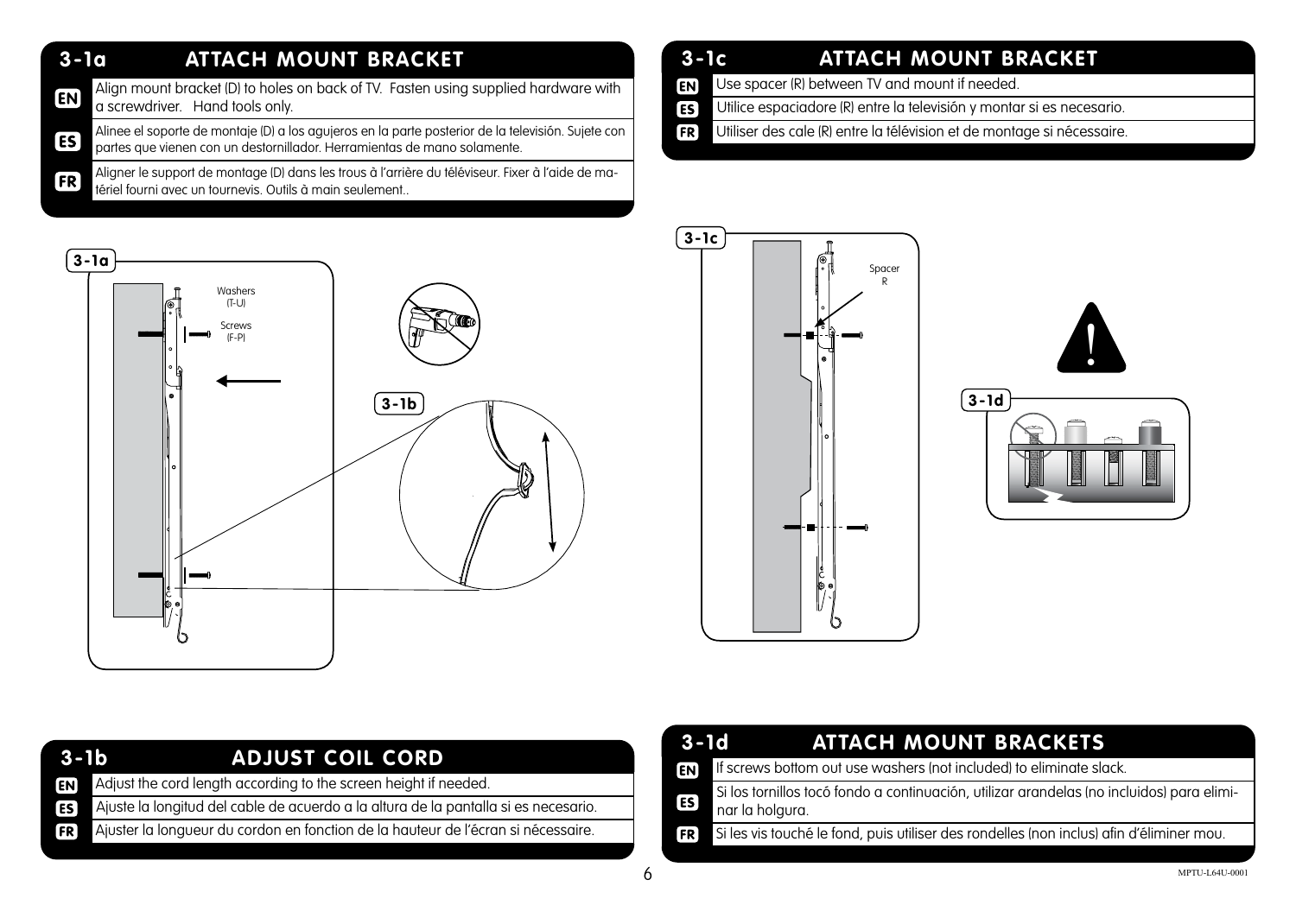#### **4 HANG TV**

| $\boxed{EN}$ | Hook top of bracket over the top of wall mount then lower down and tilt toward wall.<br>Engage kickstand to angle TV from the wall and allow access to inputs on back of TV.                                                                           |
|--------------|--------------------------------------------------------------------------------------------------------------------------------------------------------------------------------------------------------------------------------------------------------|
| [ES]         | Parte superior del gancho de soporte sobre la parte superior del soporte de pared a continu-<br>ación, más abajo y la inclinación hacia la pared. Amplíe pie de apoyo para permitir el acceso<br>a los insumos en la parte posterior de la televisión. |
|              |                                                                                                                                                                                                                                                        |

**FR** Accrocher le haut du support sur le support mural, puis plus bas et l'inclinaison vers le mur. Engager béquille afin de permettre l'accès aux intrants à l'arrière du téléviseur.

### **5 LOCK IN POSITION**

- You will hear a click when the mechanism locks in place. EN<sub></sub>
- Oirá un clic cuando el mecanismo de cierre es en su lugar. ES<sup>)</sup>
- **FR** Vous entendrez un déclic lorsque le mécanisme de verrouillage en place.





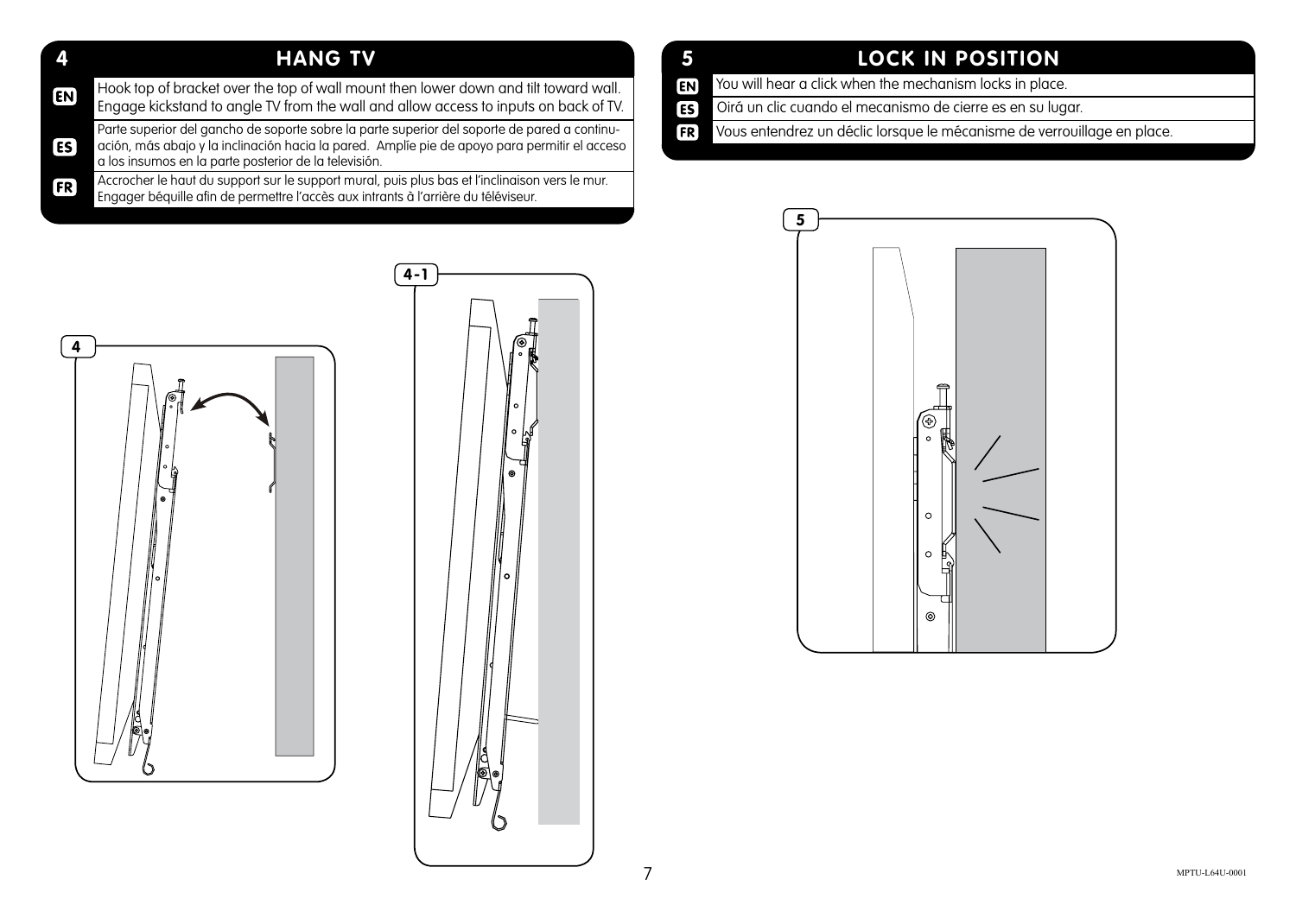#### **6 VERTICAL ADJUSTMENT**

- After installation, use adjustment screws to level TV . **EN**
- **ES** Después de la instalación, el uso del tornillo en el nivel de la televisión.
- $[FR]$ Après l'installation, utiliser des vis de réglage à la télévision niveau.

#### **7 IF REMOVAL IS NECESSARY**

- To remove, pull the cord coil down, then pull tv out, then lift up.  $E<sub>N</sub>$
- Para quitarla, tire de la bobina de cable de abajo, luego tire la salida de TV luego levante. ES<sup></sub></sup>
- Pour le retirer, tirez le cordon vers le bas la bobine, puis tirez sur la télévision, puis soulevez-le.  $[FR]$